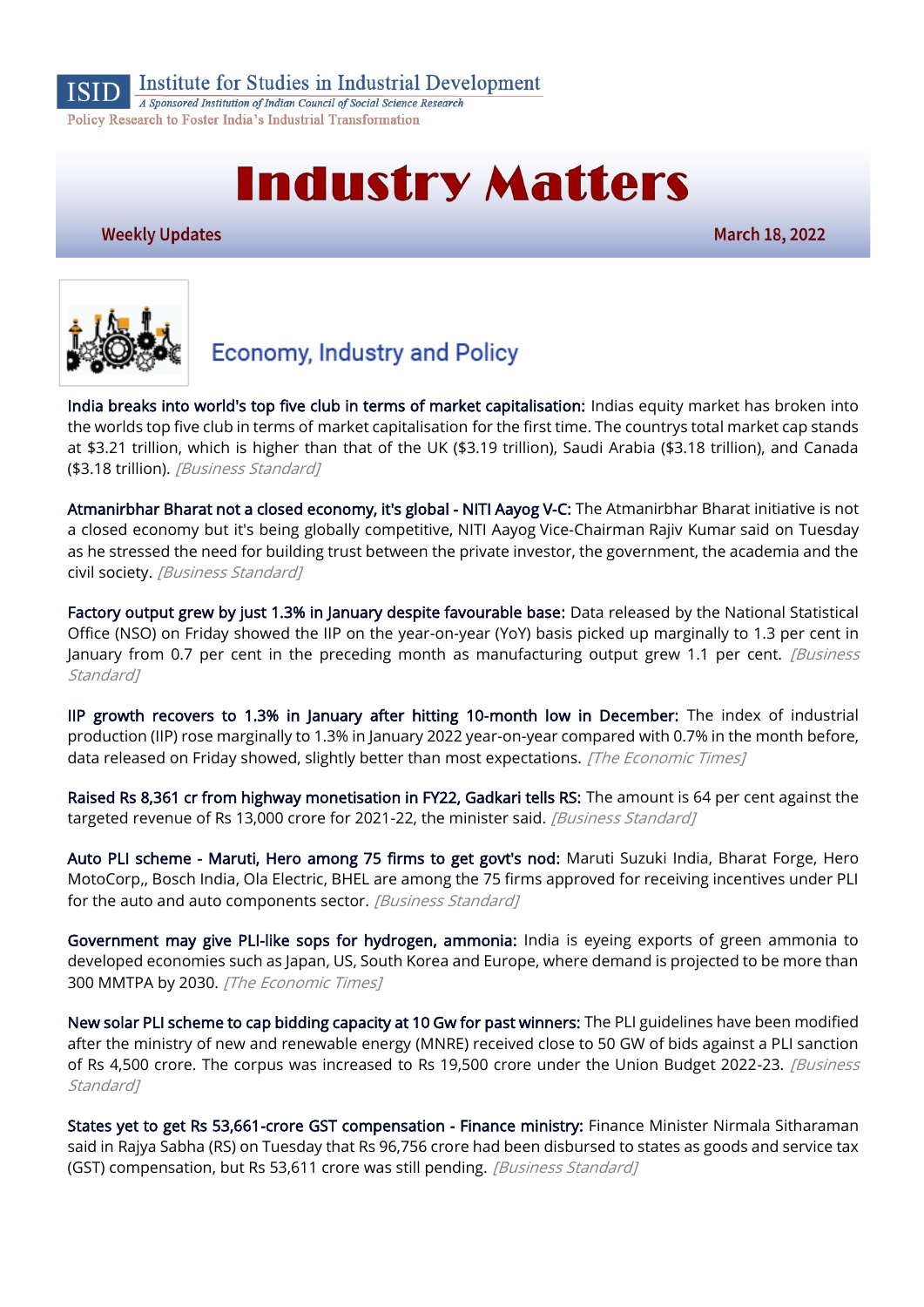[Traders' body calls for introducing a regulator for e-commerce sector:](https://www.business-standard.com/article/economy-policy/traders-body-calls-for-introducing-a-regulator-for-e-commerce-sector-122031500896_1.html) Domestic traders' body Confederation of All India Traders (CAIT) has called for setting up of a specialised regulator for the e-commerce sector to protect the interests of small businesses and traders. [Business Standard]

[Digital economy to see exponential growth to \\$800 bn by 2030 - FM:](https://www.business-standard.com/article/economy-policy/digital-economy-to-see-exponential-growth-to-800-bn-by-2030-fm-122031101141_1.html) India's digital economy is expected to witness exponential growth to USD 800 billion by 2030 on the back of rising internet penetration and increasing income, Finance Minister Nirmala Sitharaman said on Friday. [Business Standard]

[Ukraine halts half of world's neon output for chips, clouding outlook:](https://economictimes.indiatimes.com/news/international/business/ukraine-halts-half-of-worlds-neon-output-for-chips-clouding-outlook/articleshow/90153722.cms?utm_source=ETTopNews&utm_medium=HP&utm_campaign=TN&utm_content=23) Some 45%-54% of the world's semiconductor grade neon, critical for the lasers used to make chips, comes from two Ukrainian companies, Ingas and Cryoin. [The Economic Times]



# **Foreign Investment**

[347 FDI proposals received from countries sharing land border with India; 66 approved:](https://economictimes.indiatimes.com/news/economy/finance/347-fdi-proposals-received-from-countries-sharing-land-border-with-india-66-approved/articleshow/90268118.cms) The 66 approved proposals are from sectors including automobile (7), chemicals (5), computer software and hardware (3), pharma (4), education (1), electronics (8), food processing (2), information and broadcasting (1), machine tools (1), petroleum and natural gas (1), power (1), services sector (11). [The Economic Times]

[DPIIT notifies 20 pc FDI in LIC under automatic route:](https://economictimes.indiatimes.com/news/economy/policy/dpiit-notifies-20-pc-fdi-in-lic-under-automatic-route/articleshow/90209009.cms) The Department for Promotion of Industry and Internal Trade (DPIIT) on Monday notified a government decision to allow 20 per cent foreign direct investment (FDI) in IPO-bound LIC. [The Economic Times]

[Samsung to invest Rs 1,588 crore in Tamil Nadu to set up new compressor plant for refrigerators:](https://www.financialexpress.com/industry/samsung-to-invest-rs-1588-crore-in-tamil-nadu-to-set-up-new-compressor-plant-for-refrigerators/2462009/) Samsung on Tuesday announced an investment of Rs 1,588 crore in India to set up a new compressor manufacturing plant for refrigerators at Sriperumbudur near Chennai. [Financial Express]

[Exide to set up Lithium-ion cell plant, signs agreement with China's SVOLT:](https://www.business-standard.com/article/companies/exide-to-set-up-lithium-ion-cell-plant-signs-agreement-with-china-s-svolt-122031000734_1.html) Under the multi-year agreement, SVOLT will grant Exide an irrevocable right and licence to use, exploit and commercialise necessary technology and know-how owned by them for lithium-ion cell manufacturing in India. [Business Standard]

[India, Sri Lanka sign agreement to build solar power plant in island nation:](https://economictimes.indiatimes.com/industry/renewables/india-sri-lanka-sign-agreement-to-build-solar-power-plant-in-island-nation/articleshow/90167856.cms) India and Sri Lanka have signed an agreement for developing a 100 megawatt solar power plant in the island nation's eastern port district of Trincomalee. [The Economic Times]



# **Trade Policy and Competitiveness**

[Commerce ministry may further extend foreign trade policy:](https://economictimes.indiatimes.com/news/economy/foreign-trade/commerce-ministry-may-further-extend-foreign-trade-policy/articleshow/90273456.cms) The commerce ministry is likely to further extend the existing foreign trade policy (FTP) beyond March 31 this year, an official said. [The Economic Times]

[Forex reserves rise by USD 394 mn to USD 631.92 bn:](https://economictimes.indiatimes.com/news/economy/indicators/forex-reserves-rise-by-usd-394-mn-to-usd-631-92-bn/articleshow/90153983.cms?utm_source=ETTopNews&utm_medium=HP&utm_campaign=TN&utm_content=23) The country's foreign exchange reserves increased by USD 394 million to USD 631.92 billion in the week ended March 4, the RBI data showed. [The Economic Times]

[Exports reach \\$390 bn as of March 14 - Piyush Goyal:](https://economictimes.indiatimes.com/news/economy/foreign-trade/export-reaches-390-bn-as-of-march-14-piyush-goyal/articleshow/90289489.cms) Commerce and Industry Minister Piyush Goyal has said India's merchandise exports have reached almost USD 390 billion as of March 14 and will cross USD 400 billion in the current financial year. [The Economic Times]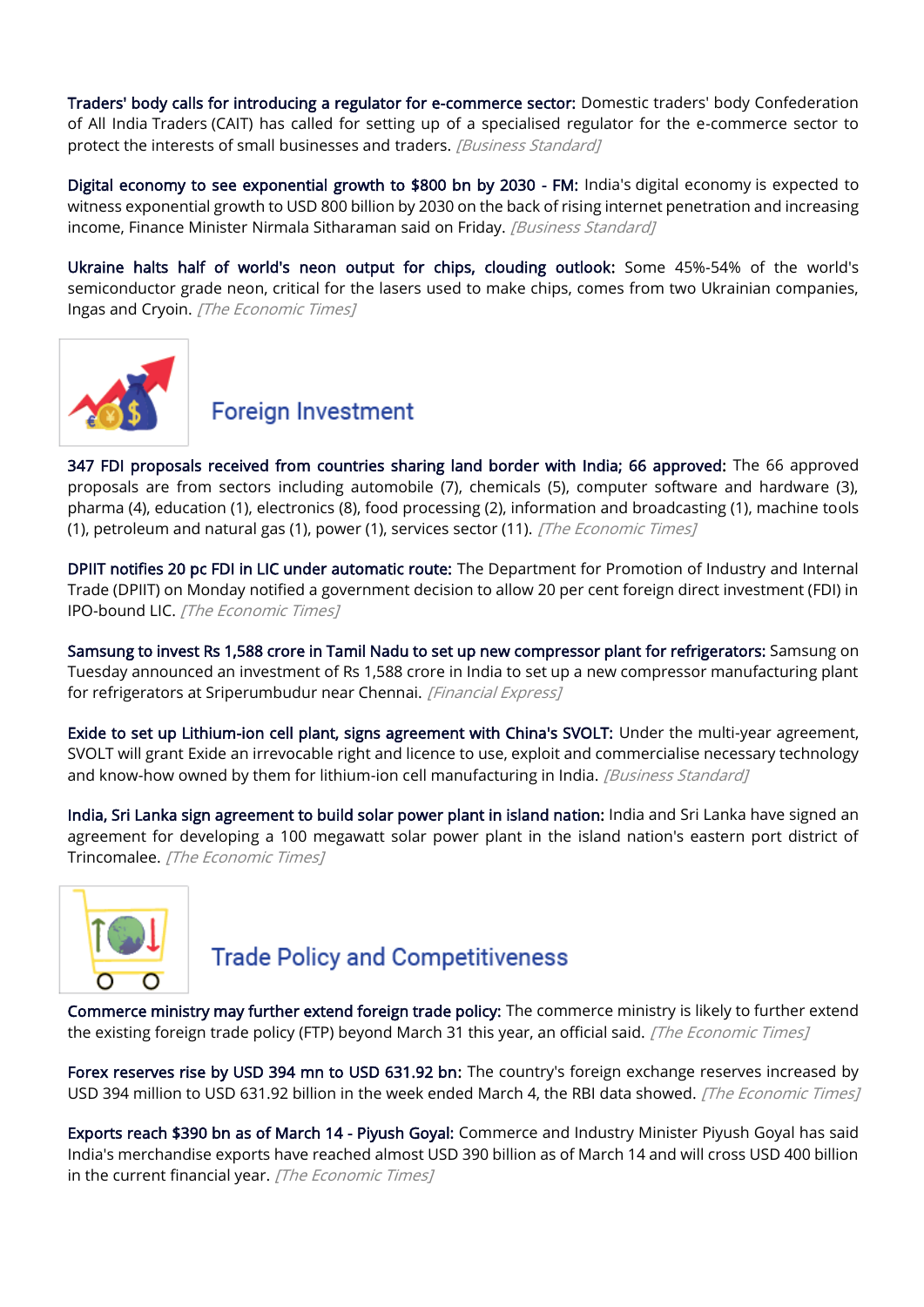[PM Modi, Australian PM to hold virtual summit next week:](https://www.livemint.com/news/india/pm-modi-australian-pm-to-hold-virtual-summit-next-week-details-here-11647531453622.html) During the summit, they are expected to commit to closer bilateral ties in trade, critical minerals, migration and mobility, and education. [Mint]

[Govt in talks with sectors impacted by ongoing Russia-Ukraine conflict:](https://www.business-standard.com/article/economy-policy/govt-in-talks-with-sectors-impacted-by-ongoing-russia-ukraine-conflict-122031200003_1.html) The conflict will have a negative impact on the economy. On the other hand, it will create some opportunities for industry to substitute finished goods earlier supplied by Russia and Ukraine. [Business Standard]

[Russia-Ukraine war - Exports of some products from India likely to be affected, says govt:](https://economictimes.indiatimes.com/news/economy/foreign-trade/russia-ukraine-war-exports-of-some-products-from-india-likely-to-be-affected-says-govt/articleshow/90272748.cms) Commerce and Industry Minister Piyush Goyal on Wednesday said as per feedback received from the industry, exports of certain products such as pharmaceuticals, telecom instruments, tea, coffee, and marine goods from India are likely to be affected due to the ongoing Russia-Ukraine conflict. [The Economic Times]

[India-UAE trade pact - Bilateral trade projected to touch \\$100 bn in 5 years:](https://economictimes.indiatimes.com/news/economy/foreign-trade/india-uae-trade-pact-bilateral-trade-projected-to-touch-100-bn-in-5-years/articleshow/90271411.cms) The India-UAE CEPA is a comprehensive and balanced partnership agreement that will give enhanced market access for India in both goods and services, Minister of State for Commerce and Industry Anupriya Patel said in a written reply to the Lok Sabha. [The Economic Times]

[Piyush Goyal asks auto companies to cut import dependence:](https://economictimes.indiatimes.com/industry/auto/auto-news/piyush-goyal-asks-auto-companies-to-cut-import-dependence/articleshow/90278125.cms) Piyush Goyal on Wednesday expressed disappointment over certain auto companies continuing to import even those components which can be qualitatively manufactured in India. [The Economic Times]

[US, UK keen to enhance ties with India as part of Indo-Pacific push:](https://economictimes.indiatimes.com/news/defence/us-uk-keen-to-enhance-ties-with-india-as-part-of-indo-pacific-push/articleshow/90157315.cms) India, the US and several other world powers have been talking about the need to ensure a free, open and thriving Indo-Pacific in the backdrop of China's rising military maneuvering in the region. [The Economic Times]



# **Corporate Governance**

[RIL arm to buy battery company Lithium Werks for Rs 468.2 crore:](https://economictimes.indiatimes.com/markets/companies/ril-arm-to-buy-battery-company-lithium-werks-for-rs-468-2-crore/articleshow/90213717.cms) Mukesh Ambani, chairman, RIL, adding that Lithium Werks is one of the leading LFP cell manufacturing companies globally and has a vast patent portfolio and a management team which brings tremendous experience of innovation across LFP value chain.  $\int$ The Economic Times]

[Amazon back in SC as talks with Future fail:](https://economictimes.indiatimes.com/industry/services/retail/amazon-back-in-sc-as-talks-with-future-fail/articleshow/90245460.cms) Talks between Amazon and the Future Group for an out-of-court settlement of their dispute have failed, and the US company on Tuesday renewed its plea in the Supreme Court for allowing arbitration proceedings in Singapore to resume. [The Economic Times]

[Adani adds \\$49 bn wealth in 2021, higher than Jeff Bezos, Elon Musk:](https://www.financialexpress.com/industry/adani-adds-49-bn-wealth-in-2021-higher-than-jeff-bezos-elon-musk/2463130/) Gautam Adani, Indias and Asias secondrichest person, added USD 49 billion to his wealth last year more than the net addition of wealth by the top three global billionaires Elon Musk, Jeff Bezos and Bernard Arnault, the 2022 M3M Hurun Global Rich List said on Wednesday. [Financial Express]



#### **MSMEs and Start-ups**

[Nearly 6,000 MSMEs got shut down during FY21 and FY22 - Govt data:](https://www.financialexpress.com/industry/sme/msme-eodb-nearly-6000-msmes-got-shut-down-during-fy21-and-fy22-govt-data/2461592/) Among the top five states, which registered maximum MSME closures in the current financial year, Maharashtra saw 1,608 shutdowns followed by 527 in Bihar, 521 in Tamil Nadu, 442 in Uttar Pradesh, and 435 in Gujarat. [Financial Express]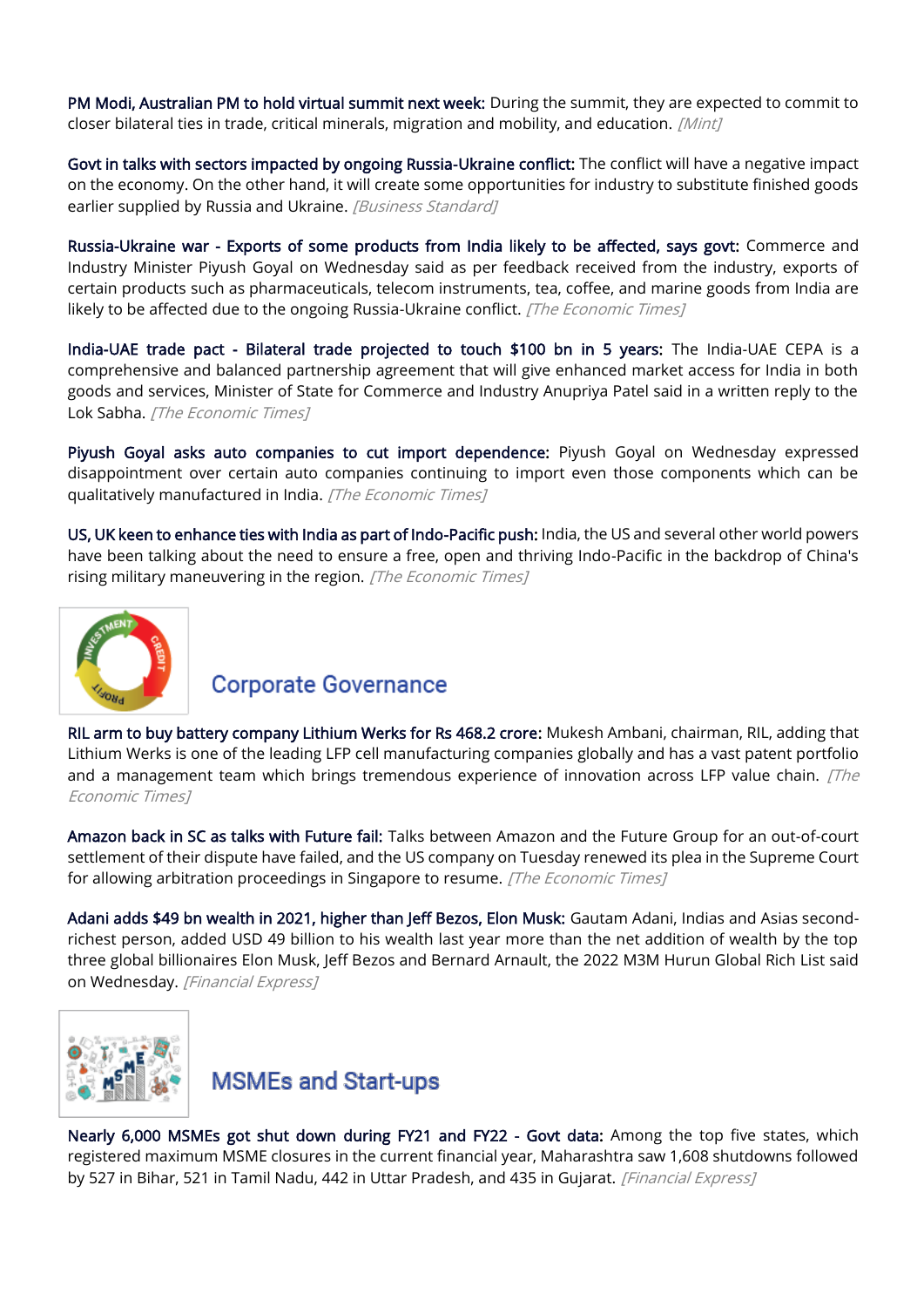[PLI scheme's hub & spoke model to help MSMEs access GVCs - Ajay Sahai, FIEO:](https://economictimes.indiatimes.com/small-biz/sme-sector/pli-schemes-hub-spoke-model-to-help-msmes-access-gvcs-ajay-sahai-fieo/articleshow/90266235.cms) The Production Linked Incentive Scheme (PLI) is a well directed scheme that would not just spur Indias manufacturing and export capabilities, but would also add a fillip to MSMEs linkages with global value chains. [The Economic Times]

[Government earmarks Rs 500 crore for scheme to support pharma clusters, MSMEs:](https://economictimes.indiatimes.com/industry/healthcare/biotech/pharmaceuticals/government-earmarks-rs-500-crore-for-scheme-to-support-pharma-clusters-msmes/articleshow/90157345.cms) The objectives of the scheme are to strengthen the existing infrastructure facilities to make India a global leader in the pharmaceutical sector. [The Economic Times]

[Bangalore-based Ok! Acquired invests \\$1,30,000 in EdTech, NFT startups:](https://economictimes.indiatimes.com/tech/funding/bangalore-based-ok-acquired-invests-115000-in-edtech-nft-startup/articleshow/90269218.cms) The firm said it has invested \$1,00,000 in Uppskill, a Web 2.0 EdTech startup and \$30,000 in Bliv.Club, a Web 3.0 NFT derivative startup. [The Economic Times]



# **Employment and Industrial Relations**

[Govt plans to publicise its social welfare schemes, benefits:](https://economictimes.indiatimes.com/news/economy/policy/govt-plans-to-publicise-its-social-welfare-schemes-benefits/articleshow/90184657.cms) The central government plans to spread the message on the way various social welfare schemes have benefitted the masses, including women, and people from SC and ST communities. [The Economic Times]

[77cr people covered under 'One Nation One Ration Card' scheme - Govt tells LS:](https://economictimes.indiatimes.com/news/india/77cr-people-covered-under-one-nation-one-ration-card-scheme-govt-tells-ls/articleshow/90261498.cms) Goyal said in Lok Sabha that the technology driven initiative was conceptualised by Prime Minister Narendra Modi, taking into account the problems being faced by migrant workers in getting government benefits. He said the scheme is now available in 35 states and union territories covering 77 crore beneficiaries. [The Economic Times]

[EPFO fixes 8.1% as interest rate on EPF deposits for 2021-22:](https://www.thehindubusinessline.com/economy/epfo-fixes-81-as-interest-rate-on-epf-deposits-for-2021-22/article65217084.ece) Retirement fund body EPFO on Saturday decided to lower the interest on provident fund deposits for 2021-22 to an over four-decade low of 8.1 per cent for its about five crore subscribers, from 8.5 per cent provided in 2020-21, sources said. This is the lowest since 1977- 78, when the EPF interest rate stood at 8 per cent. [The HinduBusinessLine]

[Parliamentary panel pulls up department for less budgetary allocation to MGNREGA:](https://economictimes.indiatimes.com/news/india/parliamentary-panel-pulls-up-department-for-less-budgetary-allocation-to-mgnrega/articleshow/90269293.cms) The committee, headed by Prataprao Jadhav, has suggested the department seek higher allocation from the ministry of finance while sprucing up the financial management of the Mahatma Gandhi National Rural Employment Guarantee scheme. [The Economic Times]



#### **Industrial Finance**

[No public sector bank faced loss in three quarters to Dec'21 of this fiscal:](https://economictimes.indiatimes.com/news/economy/finance/no-public-sector-bank-faced-loss-in-three-quarters-to-dec21-of-this-fiscal/articleshow/90227057.cms) No public sector bank has faced any loss in the April-December period of the current fiscal year, and clocked a collective net profit of Rs 48,874 crore during this period. [The Economic Times]

[Govt extends Rs 20,000-cr Subordinate Debt scheme for MSMEs till March 2023:](https://www.financialexpress.com/industry/sme/msme-fin-govt-extends-rs-20000-cr-subordinate-debt-scheme-for-msmes-till-march-2023/2460596/) The scheme provides credit facility via banks to the promoters of stressed MSMEs including special mention accounts (SMA)-2 and nonperform asset (NPA) accounts that are eligible for restructuring. [Financial Express]

[Indias banking sector is in a healthier position - Kamath:](https://www.thehindubusinessline.com/money-and-banking/indias-banking-sector-is-in-a-healthier-position-kamath/article65228130.ece) Indias banking sector is in a healthier position than he has ever seen during his five decades career as a banker, according to KV Kamath, Chairperson, National Bank for Financing Infrastructure Development. [The HinduBusinessLine]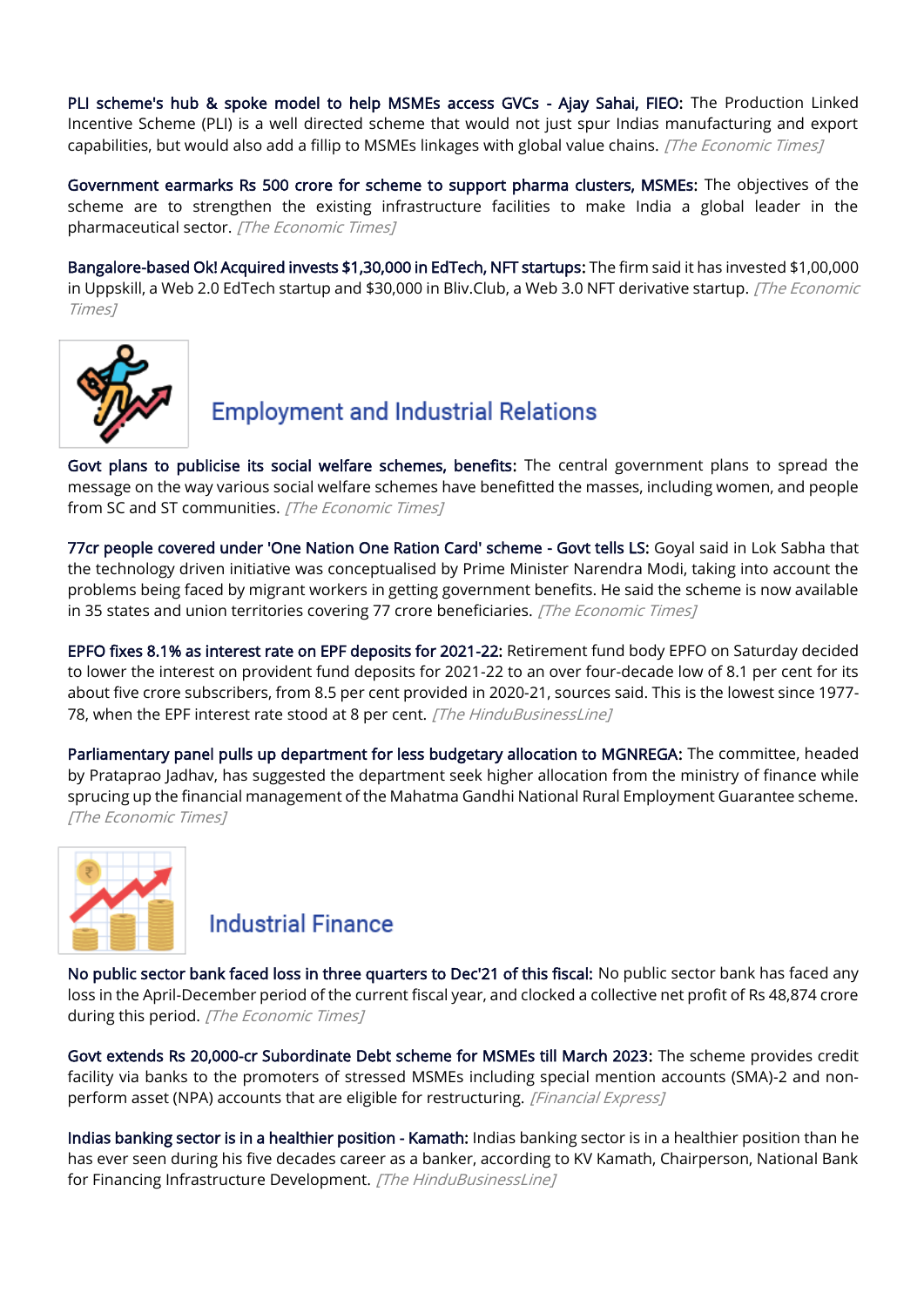

# **Technology and Innovation**

[Data centers to enable Indias trillion-dollar digital economy growth; Mumbai, Chennai to lead, report:](https://economictimes.indiatimes.com/news/economy/finance/data-centers-to-enable-indias-trillion-dollar-digital-economy-growth-mumbai-chennai-to-lead-report/articleshow/90217868.cms) The expansion of the Indian data centre industry will be supported by the accelerated adoption of digital infrastructure led by the pandemic, rising digital usage, cloud consumption and the national 5G rollout.  $[The$ Economic Times]

[Need to overhaul regulatory structure to promote technology development - Telecom Minister:](https://economictimes.indiatimes.com/industry/telecom/telecom-policy/need-to-overhaul-regulatory-structure-to-promote-technology-development-telecom-minister/articleshow/90185071.cms) The minister said that 35 Indian telecom companies are now looking to export their products overseas. He mentioned that most important study groups for future development of 5G and 6G under the International Telecommunications Union are now being chaired by Indian delegates. [The Economic Times]

[Payment Aggregators help shape digital payments in India:](https://economictimes.indiatimes.com/industry/banking/finance/banking/payment-aggregators-help-shape-digital-payments-in-india/articleshow/90258444.cms) India's digital payments industry is nascent, dynamic, and growing rapidly. As per the Reserve Bank of India (RBI) statistics, digital retail payments worth \$4.9 trillion in value and 44 billion in volumes were processed in FY21. [The Economic Times]

[OneWeb preps to set up earth stations in India:](https://www.thehindubusinessline.com/todays-paper/tp-news/oneweb-preps-to-set-up-earth-stations-in-india/article65232433.ece) The Department of Telecommunications (DoT) has sent the satellite company a letter of intent saying the company will soon be granted the Global Mobile Personal Communications (GMPCS) licence, which will allow OneWeb to offer commercial satellite communication services. [The HinduBusinessLine]

[ONDC aims to start operations by August, launch a pilot next month:](https://www.business-standard.com/article/companies/ondc-aims-to-start-operations-by-august-launch-a-pilot-next-month-122031100014_1.html) Open Network Digital Commerce (ONDC) aims to start operations by August and will launch a pilot next month. The network will not be restricted to retail but give buyers a platform for food delivery, tourism and hospitality, travel, mobility, and wholesale trade. [Business Standard]

[Israel-based Coralogix launches cyber security venture in India:](https://www.livemint.com/companies/news/israelbased-coralogix-launches-cyber-security-venture-in-india-11647412160796.html) Coralogix, an Israel-based technology company, has launched a cyber security venture in India focussed on securing cloud-native companies against growing cyber threats in a quick, efficient, and cost-effective manner. [Mint]



# Industrial Infrastructure, Clusters and SEZs

[Nitin Gadkari - Government to better world record in highway construction this month:](https://economictimes.indiatimes.com/news/economy/infrastructure/nitin-gadkari-government-to-better-world-record-in-highway-construction-this-month/articleshow/90178375.cms) The government will better its own world records in highway construction this month itself, said road transport and highways minister Nitin Gadkari, pledging a target of more than 50 km a day. [The Economic Times]

[Tamil Nadu plans 20,000 MW solar plants at a cost of Rs 70,000 crore by 2030:](https://economictimes.indiatimes.com/industry/renewables/tamil-nadu-plans-20000-mw-solar-plants-at-a-cost-of-rs-70000-crore-by-2030/articleshow/90179843.cms) Tamil Nadu Power Department is expecting to complete the construction of a 1000 MW power plant by the end of the year. Tangedco has put a deadline of 2030 to complete the 20,000 MW project. [The Economic Times]

[MoRTH constructs 8,045 kms of highways during Apr-Feb '22:](https://economictimes.indiatimes.com/industry/transportation/roadways/morth-constructs-8045-kms-of-highways-during-apr-feb-22/articleshow/90272374.cms) In a written reply in the Rajya Sabha, Road Transport and Highways Minister Nitin Gadkari said the ministry has constructed 10,237 kms in 2019-20; 13,327 kms in 2020-21; and 8,045 kms up to February during the current financial year 2021-22. [The Economic Times]